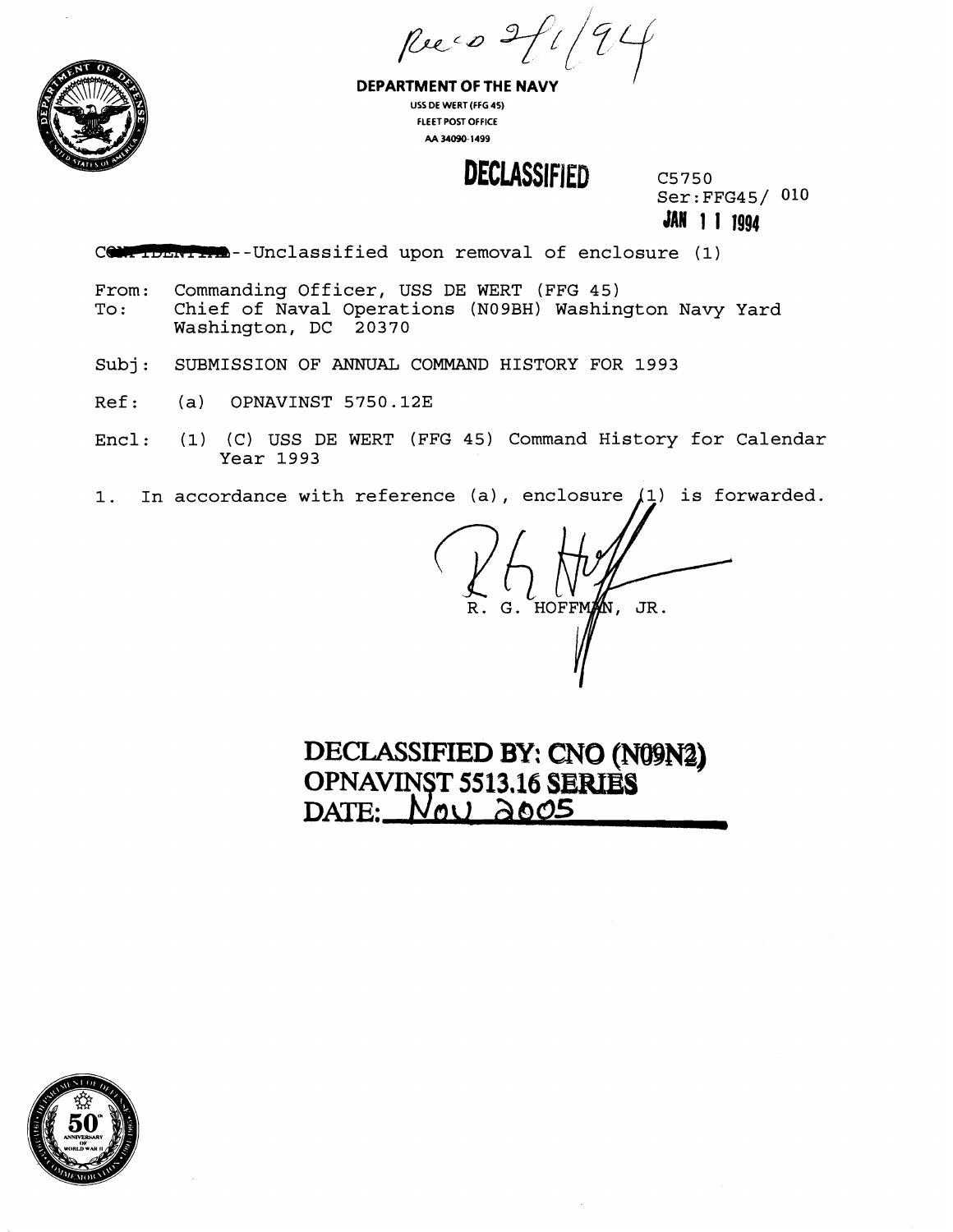

A. Command composition and organization:

Mission: AAW and ASW with secondary mission areas in ASUW, ELW and CCC

Commanding Officer: CDR Richard G. Hoffman, Jr., USN,

Homeport : Charleston, SC

Aircraft: Embarked an SH-60B Lamps MK I11 Helicopter from HSL-46 Det 8 (Various tail numbers)

#### B. (C) Chronology of significant events:

| 01-07 JAN - HOLIDAY LEAVE AND STANDDOWN                                                                                    |
|----------------------------------------------------------------------------------------------------------------------------|
| 08 JAN - CDR RICHARD G. HOFFMAN, JR., RELIEVED CDR JOHN M.                                                                 |
| KENNY AS COMMANDING OFFICER                                                                                                |
| 09-31 JAN - PRE DEPLOYMENT PREPS/VARIOUS TRAINING                                                                          |
| 02 FEB - INPORT CHARLESTON / DEPLOYMENT PREPS                                                                              |
| 03 FEB - SUMMER WHITES UNIFORM INSPECTION                                                                                  |
| 04 FEB - COMCRUDESGRU TWO OMBUDSMAN MEETING                                                                                |
| 05 FEB - SAILOR OF THE YEAR BOARD/COMBAT SYSTEMS TEAM TRAINING                                                             |
| 09 FEB - UNDERWAY MEF 2-93/DEPLOYMENT PREPS FAST CRUISE                                                                    |
| 10 FEB - UNDERWAY - WEAPONS ADJUST - WEAPONS STATION CHARLESTON                                                            |
| GENERAL QUARTERS DRILL/MINEFIELD TRANSIT DRILL/                                                                            |
| KINGFISHER OP TEST/FULL POWER RUN/CHAFF FIRING                                                                             |
| 11 FEB - SM1 MISSILE SHOOTS/RETURN INPORT CHARLESTON                                                                       |
| 12 FEB - REFUEL PIERSIDE                                                                                                   |
| 16 FEB - UNDERWAY - MIDDLE EAST FORCE 93/FLIGHT QUARTERS/                                                                  |
| ON LOAD HSL-46 DET 8/GUNEX/CONDITION III SET                                                                               |
| 18 FEB - SLAMEX & RDVU - USS PETERSON (DD-969) / RAS JOHN                                                                  |
| LENTHALL/GQ/ FLIGHT OPS/MILITARY LEADERSHIP EXAM                                                                           |
| 19 FEB - I DIVISION/LEAPFROG EXERCISES W/USS PETERSON/CSTT                                                                 |
| SCENARIO/DC DRILLS                                                                                                         |
| 20 FEB - 6TH FLEET PUBEX/MEF OPODER PUBEX/RADIO COMM EXERCISE                                                              |
| WITH USS PETERSON                                                                                                          |
| 21 FEB - CCC-27-SF NON-MANUEVERING W/USS PETERSON/FANTAIL COOK                                                             |
| OUT/HOLIDAY ROUTINE                                                                                                        |
| 22 FEB - PACFIRE/PUBEX/RADIO FAST FREQ SHIFT/MAN OVERBOARD<br>DRILL/BOARDING TEAM TRAINING/LEAPFROG/FLASHING LIGHT         |
|                                                                                                                            |
| 23 FEB - PUBEX/OCSOT/CATAS OPS/LOOKOUT TRAINING/ROE EXERCISE<br>24 FEB - PACFIRE/MENU REVIEW BOARD/CBR TRAINING/SMALL ARMS |
| TRAINING/BECCES/PUBEX                                                                                                      |
| 25 FEB - PUBEX/MOOR PONTA DELGADA, AZORES TO REFUEL/ADVANCE                                                                |
| CLOCKS TO TIME ZONE 'Z'                                                                                                    |
| 26 FEB - PUBEX/GQ/GUNEX/CRUISE BOOK MEETING/SAFETY COUNCIL                                                                 |
| MEETING/BECCES/PUBEX                                                                                                       |
| 27 FEB - PUBEX/FLASHING LIGHTS/LINK II FAST FREQ CHANGE                                                                    |
| EXERCISE/SMALL ARMS TRAINING/DCTT TRAINING                                                                                 |
| 28 FEB - ARRIVE ROTA, SPAIN NAVAL STATION, (BSF)/TRANSIT                                                                   |
| STRAITS OF GIBRALTAR                                                                                                       |
| 01 MAR - UNREP USS SYLVANIA/ARRIVE AND MOOR ALMERIA, SPAIN                                                                 |
| 01-05 MAR - PORT VISIT, ALMERIA, SPAIN                                                                                     |
|                                                                                                                            |



**ENCLOSURE** (1)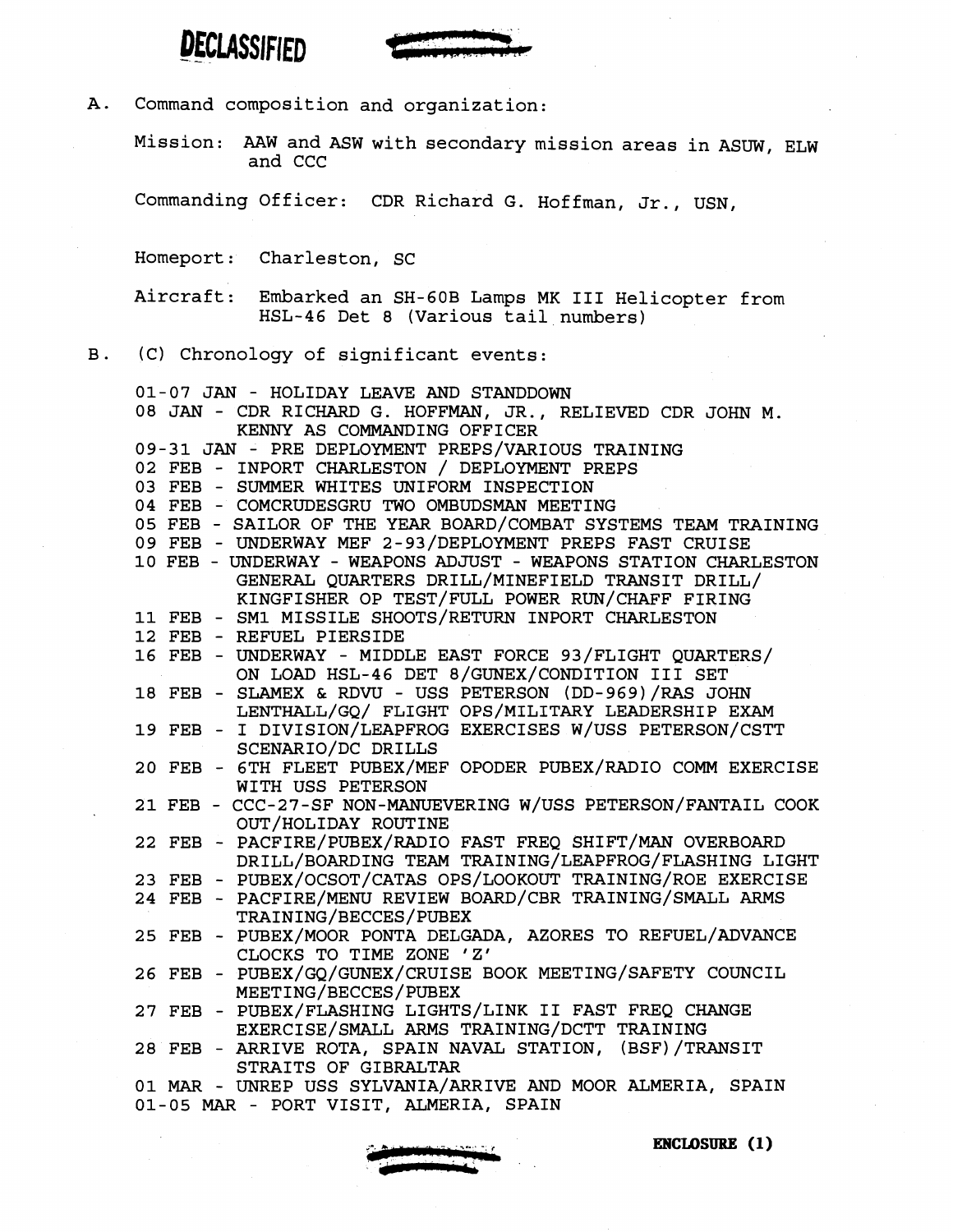**DECLASSIFIED** 

|  | 05 MAR - UNDERWAY, TRANSIT MED                                                     |
|--|------------------------------------------------------------------------------------|
|  | 06 MAR - RDVU WITH USS PETERSON                                                    |
|  | 07 MAR - SUNDAY HOLIDAY ROUTINE                                                    |
|  | 08 MAR - VBSS/SERT TEAM MEETING/CSOOW TRAINING/CICWO BOARD                         |
|  | 09 MAR - RAS WITH USS KALAMAZOO/GQ DRILL/SSDF TRAINING                             |
|  |                                                                                    |
|  | 10 MAR - VBSS/PACE COURSE EXAM/SMALL ARMS TRAINING/BECCES                          |
|  | 11 MAR - ANCHOR PORT SAID, EGYPT                                                   |
|  | 12 MAR - TRANSIT SUEZ CANAL/INCHOP COMUSNAVCENT                                    |
|  | 13 MAR - UNREP-VERTREP, USNS KANAWAH/PACE EXAMS                                    |
|  | 14 MAR - TRANSIT ENROUTE ARABIAN GULF/HOLIDAY ROUTINE                              |
|  | 17 MAR - SMALL ARMS QUALS/GQ DRILL/PACE II EXAMS/BECCES/CLASS<br>"B" FIRE #3 SSDG  |
|  | 18 MAR - REFUEL SALALAH, OMAN                                                      |
|  | 20 MAR - BOAT OFFICER TRAINING/MWR MEETING/PACE II EXAMS                           |
|  | 21 MAR - TURNOVER WITH USS S.B. ROBERTS                                            |
|  | 22-24 MAR - PORT VISIT, JEBEL ALI, UAE                                             |
|  |                                                                                    |
|  | 24 MAR - ENROUTE NORTH ARABIAN GULF                                                |
|  | 25-26 MAR - NORTH ARABIAN GULF OPS                                                 |
|  | 27 MAR - ARRIVE GULF OF OMAN, WAR AT SEA EXERCISE/OTH-T<br><b>EXERCISE</b>         |
|  | 28 MAR - ANCHOR WUDAN/COMMENCE EXERCISE AHMED BIN MAJID                            |
|  | 29 MAR - DIVTAC/GUNEX/FLT QUARTERS/SAILOR OF THE QUARTER                           |
|  | BOARD/TACTICAL AND SCREEN MANUEVERING/NIGHT<br>ENCOUNTEREX/FLASHING LIGHT EXERCISE |
|  |                                                                                    |
|  | 30 MAR - NIGHT ENCOUNTEREX/RAS W/USNS PECOS/SMALL BOAT                             |
|  | TRANSFER/HEAVING LINE TRANSFER EXERCISE/REPAIR                                     |
|  | LOCKER TRAINING/PACE II EXAM/ENCOUNTEREX                                           |
|  | 31 MAR - SECURE EXERCISE AHMED BIN MAJID/ENROUTE JEBEL ALI/                        |
|  | ANCHOR WUDAN/TRANSIT STRAITS OF HORMUZ                                             |
|  | 01 APR - ARRIVE JEBEL ALI, UAE/FRESH WATER WASHDOWN                                |
|  | 01-10 APR - INPORT JEBEL ALI, UAE/IMAV W/USS CAPE COD                              |
|  |                                                                                    |
|  | 02 APR - INREP USNS SPICA                                                          |
|  | 07 APR - STORES ONLOAD                                                             |
|  | 08 APR - CSTT TRAINING/EPSE BOARD/MIDDLE EAST LECTURES                             |
|  | 10 APR - UNDERWAY, ENROUTE RAS AL KHAIMAH/STREAM NIXIE                             |
|  | SSDF DRILL/CIWS, 76MM PACFIRE                                                      |
|  | 11 APR - ARRIVE RAS AL KHAIMAH, UAE/EASTER SUNDAY HOLIDAY                          |
|  | <b>ROUTINE</b>                                                                     |
|  | 12 APR - LUNCHEON RECEPTION FOR SHIEK OF RAS AL KHAIMAH                            |
|  |                                                                                    |
|  | 13 APR - SOCIAL RECEPTION FOR CIVIC LEADERS OF RAS AL                              |
|  | <b>KHAIMAH</b>                                                                     |
|  | 15 APR - UNDERWAY, ENROUTE NORTH ARABIAN GULF/KINGFISHER<br><b>SURVEY</b>          |
|  | 16-23 APR - NORTH ARABIAN GULF OPERATIONS                                          |
|  | 19 APR - RAS WITH USNS PECOS/NIGHT STEAMEX                                         |
|  | 17 APR - NIGHT STEAMEX W/USS NIMITZ/EXERCISE EXOCET HIT/                           |
|  | MINE IDENTIFICATION EXERCISE/TERRORIST PROCEDURES                                  |
|  |                                                                                    |
|  | 18 APR - OPERATION ASSURED VICTOR/ASMD EXERCISE/CDS 31 EMBARK                      |
|  | PAC FIRE                                                                           |
|  | 19 APR - BOAT OPS WITH USS NIMITZ/RAS W/USNS PECOS                                 |
|  | 21 APR - CLEP & SAT EXAMS/LEAPFROG EXERCISE W/USNS PECOS                           |
|  | 22 APR - RAS WITH USS NIMITZ/DLQS WITH HS-2                                        |
|  | 24 APR - CIWS, 76MM PACFIRE/FRESHWATER WASHDOWN/ENROUE UMM                         |
|  | AL QAIWAIN                                                                         |
|  | $\frac{1}{2}$ $\frac{1}{2}$ $\frac{1}{2}$ $\frac{1}{2}$ $\frac{1}{2}$              |

Thursday



**ENCLOSURE** (1)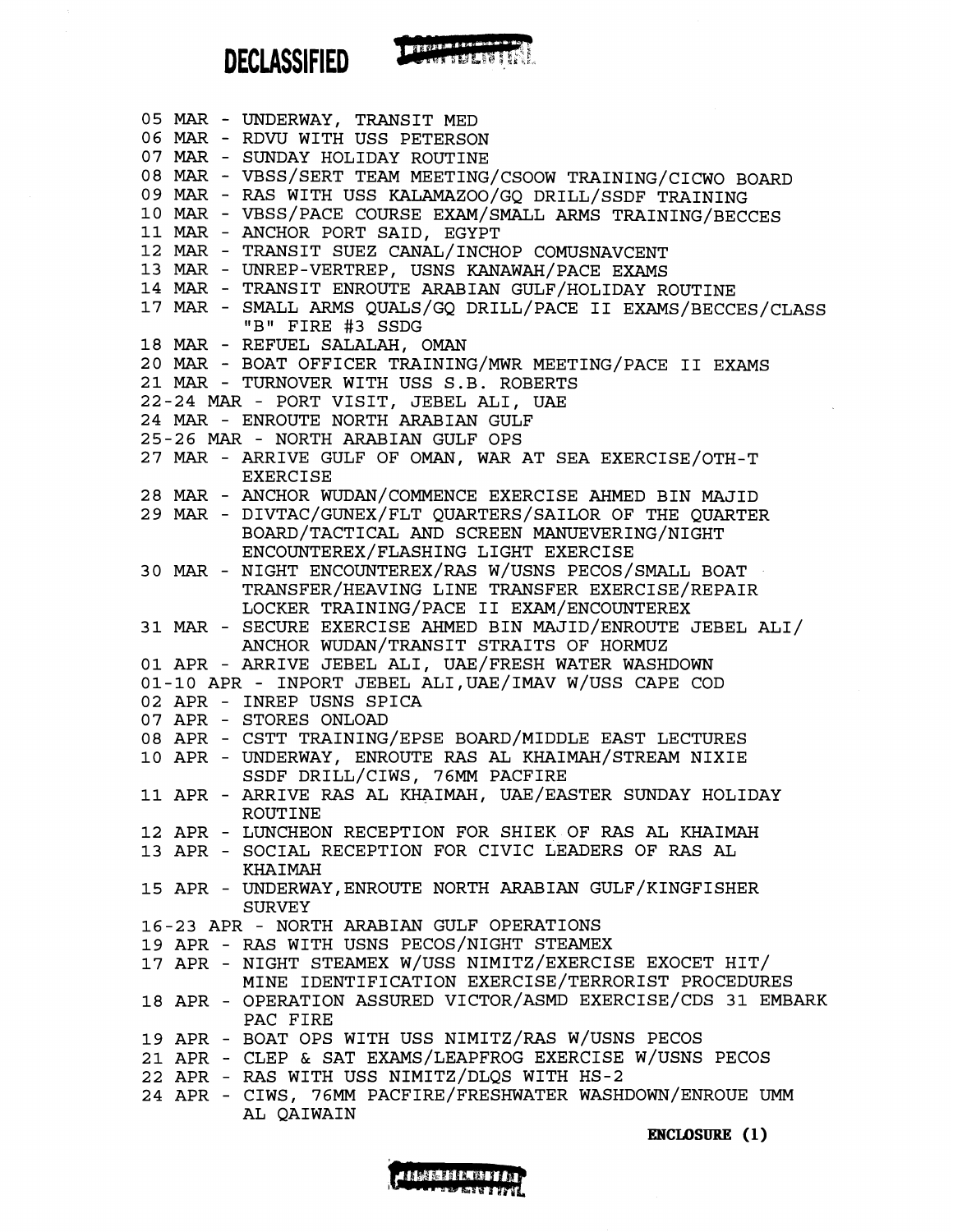25 APR - ARRIVE UMM AL QUAIWAN, UAE/LUNCHEON FOR SHIEK OF UMM AL QAIWAIN 25-28 APR - PVST UMM AL QUAWAIN 28 APR - EMBARK DESRON 31/TMA TRAINING 29 APR - UNDERWAY/TRANSIT STRAITS OF HORMUZ 30 APR - RDW WITH USS BIRMINGHAM/SONOBUOY EX/FLIR EX/BECCES 01 MAY - TAIL OPS/RAS W/USNS PECOS/KARACHI PORT BRIEF 02-04 MAY - ARRIVE KARACHI, PAKISTAN FOR OPERATIONS BRIEF/ RECEPTION/COMMENCE EXERCISE INSPIRED SIREN 03 MAY - TACTICAL MANEWERS/FORMATION STEAMING/ASW EXERCISE/ 04 MAY - LEAPFROGS/FORMATION STEAM/ASW FREEPLAY SERIAL/PHOTO EXERCISE/RAS WITH USNS PECOS/SURFACE GUNNERY EXERCISE 05-07 MAY - ARRIVE KARACHI, PAKISTAN FOR PORT VISIT 05 MAY - RECEPTION KARACHI, PAKISTAN 08 MAY - UNDERWAY NORTH ARABIAN SEA, TRANSIT TO BAHRAIN 09 MAY - TRANSIT STRAITS OF HORMUZ, HOLIDAY ROUTINE 10-16 MAY - MINI-IMAV USS CAPE COD, BAHRAIN 12 MAY - WSN-2 & SSC MAINTENANCE/NAVY RIGHTS AND RESPONSIBILITY TRAINING 14 MAY - I DIVISION/PACE I1 EXAMS/FRESHWATER WASHDOWN 15 MAY - AWARDS CEREMONY 17 MAY - UNDERWAY, ENROUTE MUSCAT, OMAN 18 MAY - TRANSIT STRAITS OF HORMUZ 19 MAY - ARRIVE MUSCAT, OMAN/FRESHWATER WASH DOWN/OFFICIAL CALL ON AMBASSADOR TO 0MAN/PORT VISIT BRIEF 19-21 MAY - PORT VISIT, MUSCAT, OMAN 20 MAY - EMBARK DESRON 31 21 MAY - UNDERWAY, GULF OF OMAN 22 MAY - ANCHOR WUDAM/BOARDING TRAINING/CO'S CALL ON OMAN1 NAvY/uNDERWAY, EXERCISE SAQR AL BAHR/NIGHT ENCOUNTEREX/ADEX 22-24 MAY - GULF OF OMAN OPERATIONS 23 MAY - SAG-EX/VBSS EXERCISE/EW TRACEX 24 MAY - PHOTOEX/DIVTACS/ANCHOR WUDAM/BOAT TRANSFER/DISEMBARK DESRON 31/UNDERWAY GULF OF OMAN/RAS WITH USS SHASTA/ ENROUTE DUBAI 25 MAY - PACE I1 EXAMS/SSRNM/TRANSIT STRAITS OF HORMUZ 26 MAY - ARRIVE DUBAI, UAE/FRESHWATER WASHDOWN/MENU REVIEW 26 MAY - 10JUN - PORT VISIT - DUBAI, UAE 27 MAY - TQL TRAINING 29 MAY - QA TRAINING/CAPTAIN'S CALL/TQL TRAINING/SHIPWIDE ELECTRICAL SAFETY TRAINING 30 MAY - SUNDAY HOLIDAY ROUTINE 31 MAY - SHIP'S PICNIC - SEAFARERS CLUB 02 JUN - FROCKING CEREMONY/STORES ONLOAD/CSOOW TRAINING 03 JUN - DCPO TRAINING/AVIATION OOD TRAINING/PACE I1 EXAMS 06 JUN - SUNDAY HOLIDAY ROUTINE 07 JUN - OOD BRIDGE EVOLUTION TRAINING/STORES ONLOAD 08 JUN - VBSS TRAINING/ESWS BOARD/ PACE **I1** EXAMS 09 JUN - CSOOW TRAINING/PO INDOC/TOTAL SHIP'S TRAINING 10 JUN - LCDR GATSKI RELIEVED LCDR MCDONALD AS XO/UNDERWAY, ENROUTE TO JUBAIL, SAUDI ARABIA/SSDF TRAINING/TSTT SCENARIO/ASMO EXERCISE

-484511511111

DECLASSIFIED

11 JUN - MAN OVERBOARD DRILL/PAC FIRE/MAIN SPACE FIRE DRILL



ENCLOSURE (1)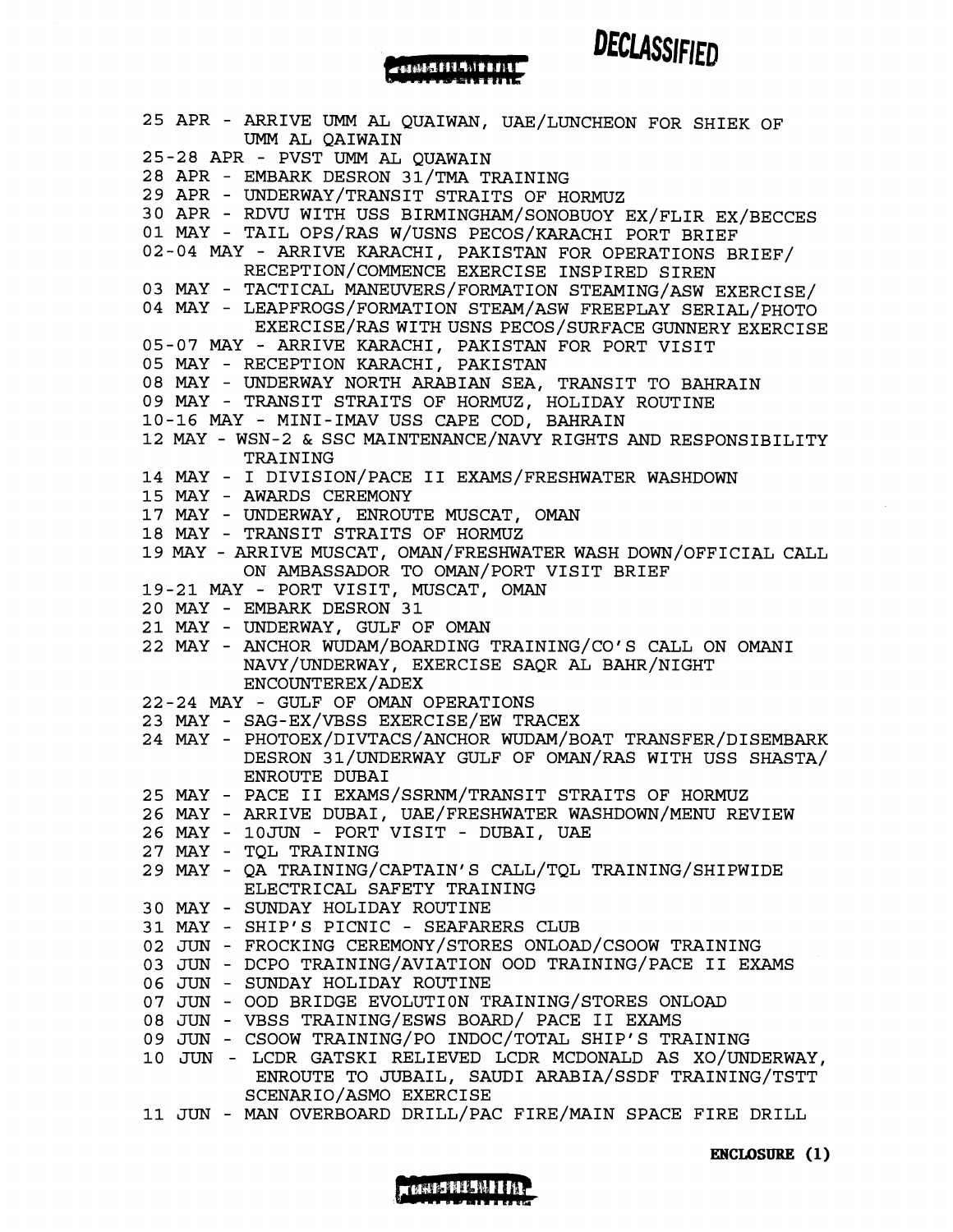#### MERICANIA **FELTI BEFERINDA FALL**

## **DECLASSIFIED**

**<sup>12</sup>**JUN - ARRIVE JUBAIL, SAUDI ARABIA/EMBARK DESRON 31/SAG PLANNING **12-13** JUN - VISIT JUBAIL, SAUDI ARABIA **13** JUN - COMM CHECKS/ ASW TACTICS/CSAR TRAINING/VBSS BOARDING DRILL/LOCAL ANTI-WAR WARFARE COORDINATOR TRAINING **14** JUN - UNDERWAY, EXERCISE NAUTICAL SWIMMER WITH SAUDI ARABIAN **NAVY/VBSSEXERCISE/EWPASSIVETRACKING/LEAPFROG/FAST**  PATROL BOAT ATTACK EXERCISE **15** JUN - ASW TRACKING **EXERCISE/ADEX/PHOTOEX/SURFACE** GUNNERY EXERCISE/PACE 11 EXAMS/TACTICAL MANEWERING/SAG REPOSITION **16** JUN - ARRIVE JUBAIL, SAUDIA ARABIA/HOT WASHUP/UNDERWAY ENROUTE TO BAHRAIN 17 JUN - RAS WITH USNS W.S. DIEHL/E4 FROCKING CEREMONY/MENU REVIEW BOARD/ENGINEERING EVOLUTIONS **18** JUN - ARRIVE BAHRAIN FOR PORT VISIT/AWARDS CEREMONY WITH DESRON **31 18-22** JUN - UPKEEP AND PVST BAHRAIN **19** JUN - SUNDAY HOLIDAY ROUTINE **23** JUN - COMUSNAVCENT & DESRON **31** ADDRESS CREW/UNDERWAY ENROUTE CENTRAL ARABIAN GULF **23-24** JUN - NORTH ARABIAN GULF OPS **25-26** JUN - ENROUTE MUSCAT, OMAN **26** JUN - TRANSIT STRAITS OF HoRMUZ/MILITARY LEADERSHIP EXAM **27** JUN - ARRIVE MUSCAT, oMAN/HOLIDAY ROUTINE **27-30** JUN - PORT VISIT MUSCAT, OMAN **29** JUN - SHIP'S PARTY - GULF HOTEL, MUSCAT **30** JUN - HOLIDAY ROUTINE **01** JUL - UNDERWAY/ANCHOR MUSCAT/TURNOVER WITH USS GALLERY **02-09** JUL - ENROUTE SUEZ CANAL **03** JUL - SMALL ARMS TRAINING **04** JUL - HOLIDAY ROUTINE - SHIP'S PARTY **05** JUL - TRANSIT STRAITS OF BAB **AL** MANDEB **06** JUL - SHIPWIDE SAFETY STANDDOWN **08** JUL - RAS & UNREP WITH USNS BIG HORN **09** JUL - ANCHOR PORT SUEZ, INNER HARBOR **10** JUL - TRANSIT SUEZ CANAL ENROUTE TO RHODES, GREECE/DETACH **COMNAVUSCENT 12-15** JUL - RHODES GREECE FOR PORT VISIT/STORES ONLOAD 16 JUL - UNDERWAY/RDVU WITH USS PETERSON TRANSIT MED ENROUTE TO PALMA DE MALLORCA, SPAIN **17** JUL - SAILOR OF THE QUARTER BOARD/COMMAND ASSESSMENT MEETING/RAS AND UNREP W/ USS SYLVANIA/FULL POWER RUN **20-23** JUL - PALMA DE MALLORCA, SPAIN FOR PORT VISIT **21** JUL - MIDSHIPMEN ARRIVE FOR TRAINING **24** JUL - UNDERWAY ENROUTE TO ROTA, SPAIN **25** JUL - ARRIVE ROTA, SPAIN - REFUEL **26** JUL - **03** AUG - UNDERWAY TRANSIT ATLANTIC ENROUTE TO BERMUDA **29** JUL - HOMECOMING LECTURE/SMALL ARMS **TRAINING 30** JUL - CUSTOMS INSPECTION/HAZMAT INVENTORY **02** AUG - MAINDECK WASHDOWN/DUTY SECTION FIRE PARTY TRAINING **03** AUG - COMMAND ASSESSMENT/RAS WITH USNS JOHN LENTHALL **04** AUG - ARRIVE BERMUDA/EMBARK DEPENDENT TIGERS/UNDERWAY, ENROUTE HOMEPORT, CHARLESTON, SC

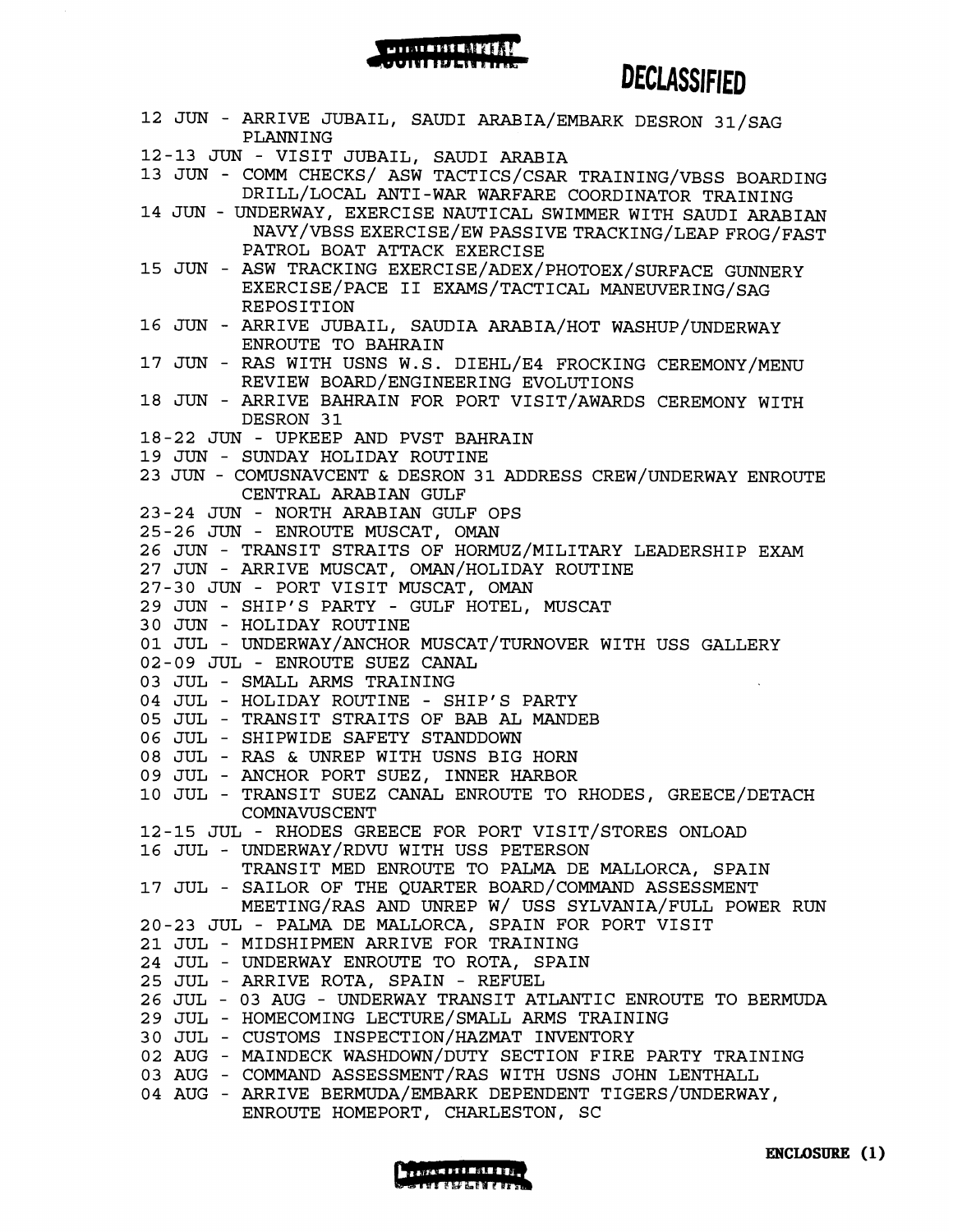# AANEIREITILI

 $\mathcal{A}$ 

# DECLASSIFIED

|  | 05 AUG - CIWS, 76MM PACFIRE/CUSTOMS INSPECTION/STEEL BEACH<br>PICNIC                            |
|--|-------------------------------------------------------------------------------------------------|
|  | 06 AUG - 0700, MOORED, PIER NOVEMBER, NAVAL STATION CHARLESTON<br>COMMENCED LEAVE AND STANDDOWN |
|  | 10 AUG - STORES ONLOAD                                                                          |
|  | 01 SEP - SLAMEX BRIEF/OCSOT                                                                     |
|  | 02 SEP - OMBUDSMAN MEETING                                                                      |
|  | 07 SEP - MK75, 76MM GUN ISMEP - ISMAT/COSMIC NATO SECRET<br><b>INSPECTION</b>                   |
|  | 08 SEP - COSMIC NATO SECRET INSPECTION                                                          |
|  | 09 SEP - E4 NAVY WIDE EXAM/JO DETAILER VISIT                                                    |
|  | 10 SEP - PERSONNEL INSPECTION/AWARDS CEREMONY                                                   |
|  | 14 SEP - E5 NAVY WIDE EXAM/CCC-15-SF FLAGHOIST DRILL                                            |
|  | 15 SEP - SLAMEX VIDEO CONFERENCE & BRIEF                                                        |
|  | 16 SEP - E6 NAVY WIDE EXAM/CPO INITIATION                                                       |
|  |                                                                                                 |
|  | 17 SEP - SLAMEX SHARP-43/IMAV CONFERENCE                                                        |
|  | 17 SEP - 17 OCT - IMAV CHARLESTON                                                               |
|  | 20 SEP - COMMAND PRT                                                                            |
|  | 21 SEP - DIVING OPERATIONS                                                                      |
|  | 22 SEP - SHIPWIDE ZONE INSPECTION                                                               |
|  | 23 SEP - TSTT TRAINING DAY/MENU REVIEW                                                          |
|  | 24 SEP - NIXIE TRAINING/NIXIE LIGHTOFF                                                          |
|  | 28 SEP - QA TRAINING/MATERIAL SELF ASSESSMENT/ESO WORKSHOP                                      |
|  | 29 SEP - SHIPWIDE ELECTRICAL SAFETY TRAINING/COMMAND STANDARDS<br>OF CONDUCT TRAINING           |
|  | 01 OCT - HURRICANE READINESS TRAINING                                                           |
|  | 06 OCT - INMARSAT BRIEF/LOOKOUT TRAINING/HAB TEAM TRAINING                                      |
|  | 07 OCT - MEDICAL READINESS INSPECTION/TOTAL SHIP TEAM TRAINING                                  |
|  | 11 OCT - COLUMBUS DAY - DRESS SHIP                                                              |
|  | 12 OCT - CCC WORKSHOP/PROFESSIONAL DEVELOPMENT BOARD                                            |
|  | 13 OCT - TQL TRAINING/LOOKOUT TRAINING/DUTY MAA TRAINING                                        |
|  | 14 OCT - SAILOR OF THE QUARTER BOARD/BERTH SHIFT TO Q1A                                         |
|  |                                                                                                 |
|  | 15 OCT - OMANI CNO VISIT - TOUR OF SHIP                                                         |
|  | 18 OCT - I DIVISION                                                                             |
|  | 20 OCT - NJROTC ARRIVE/UNDERWAY IN CHARLESTON OPAREA/ GQ/<br>CIWS, 76MM PACFIRE/BECCES          |
|  | 21 OCT - AAW GUNNEX/MAGNETIC COMPASS SWING/R&A DRILL/GQ/BECCES                                  |
|  | 22 OCT - ARRIVE NAVBASE CHARLESTON                                                              |
|  | 26 OCT - LIMITED CSRR/MSA ASSIST VISIT/PERA CSMP UPDATE/FIN                                     |
|  | STABILIZER FILMING/TYCOMMEX/INCLINING VISIT                                                     |
|  | 01 NOV - ETG IN BRIEF/UNDERWAY JACKSONVILLE OPAREA                                              |
|  | 02 NOV - TAIL OPS/GQ-MAIN SPACE/BECCES                                                          |
|  | 03 NOV - TAIL OPS/GQ-MAIN SPACE/BECCES                                                          |
|  | 04 NOV - BECCES/ETG OUT BRIEF/ARRIVE NAVBASE CHARLESTON                                         |
|  | 09 NOV - TQL BLITZ/MK 92 MOD-2 REVS TRAINING/I DIVISION                                         |
|  | 10 NOV - TQL BLITZ/REPAIR PART PETTY OFFICER TRAINING                                           |
|  | 11 NOV - VETERAN'S DAY-HOLIDAY ROUTINE                                                          |
|  |                                                                                                 |
|  | 17 NOV - HOMEPORT SHIFT BRIEF/CDOPS OPTASK BRIEF                                                |
|  | 19 NOV - NAVY MANPOWER ANALYSIS/DCTT TRAINING                                                   |
|  | 22 NOV - UNDERWAY ENROUTE TO WEAPONS STATION CHARLESTON FOR                                     |
|  | WEAPONS LOAD ADJUST/RETURN NAVSTA CHARLESTON                                                    |
|  | 23 NOV - QA TRAINING/BATTLE ORDERS REVIEW                                                       |
|  |                                                                                                 |
|  | 25 NOV - THANKSGIVING - HOLIDAY ROUTINE<br>30 NOV - FAST CRUISE/OCSOT                           |

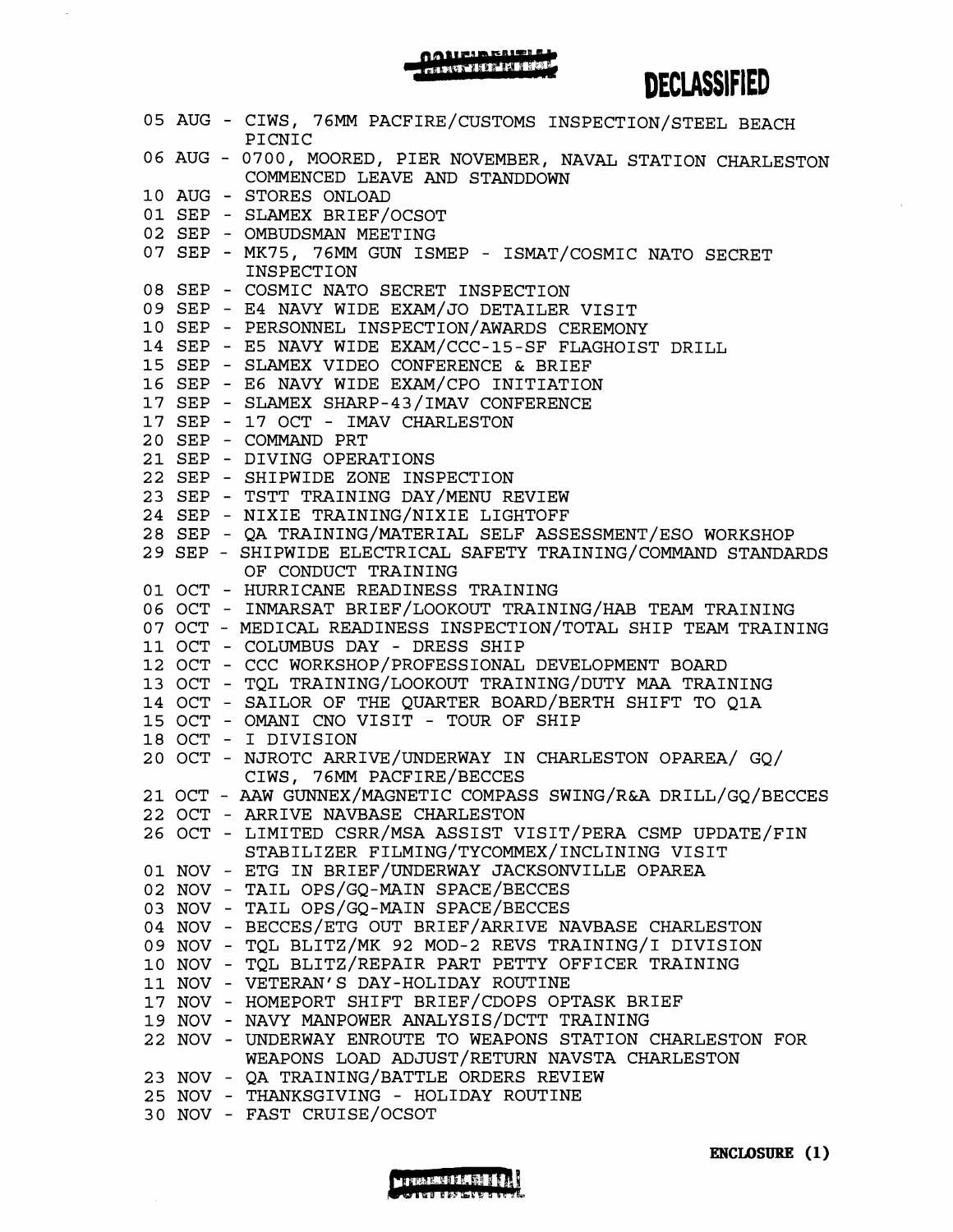01 DEC - RECEIVE COAST GUARD LEGAL DET/MISSILEX BRIEF/ HSL-46 DET 8 ONLOAD 02 DEC - UNDERWAY ENROUTE ROOSEVELT ROADS, PUERTO RICO/FLY-ON HSL 46 DET 8 03 DEC - ECCTT SPACE DRILLS 04 DEC - ECCTT EVOLUTIONS/ACTION AREA TECH QUALS 05 DEC - ARRIVE ROOSEVELT ROADS, PR/FROCKING & CAP CEREMONY/ REFUEL/UNDERWAY CARIBBEAN SEA FOR CD OPS 06 DEC - AIR **BEDDING/GQ/TSTT/CSTT/INCHOP** TASK GROUP 4.12 09 DEC - CIWS - 76MM PACFIRE 10 DEC - UNREP - RAS WITH USS SEATTLE/GQ/TSTT 11 DEC - PROFESSIONAL DEVELOPMENT BOARD 12 DEC - SUNDAY HOLIDAY ROUTINE 13 DEC - TSTT/GQ/SMALL ARMS TRAINING 15 DEC - DcTT/CSTT/TSTT GQ/BECCES/SMALL ARMS TRAINING 16 DEC - PACE I1 EXAMS/BATTLE BILL REVIEW 17 DEC - DCTT/ECCTT/GQ 18 DEC - MOOR NAVSTA GUANTANAMO BAY, CUBA TO REFUEL/UNDERWAY CDOPS 19 DEC - SUNDAY HOLIDAY ROUTINE 20 DEC - TSTT GQ 21 DEC - SMALL ARMS TRAINING/RETENTION TEAM MEETING 22 DEC - BECCES/GQ, MAIN SPACE FIRE DRILL/ACTION AREA QUALS 23 DEC - PACE I1 EXAMS/SMALL ARMS TRAINING/ECCTT EVOLUTIONS 24 DEC - TSTT GQ DRILL/ECCTT EVOLUTIONS 25 DEC - CHRISTMAS EVE SERVICES/HOLIDAY ROUTINE 26 DEC - SUNDAY HOLIDAY ROUTINE 27 DEC - TSTT GQ DRILL 28 DEC - ARRIVE NAVSTA ROOSEVELT ROADS PR TO REFUEL/UNDERWAY 29 DEC - TSTT GQ DRILL/TWO TORPEDO SHOTS 31 DEC-03 JAN 94 - PORT VISIT ARUBA, HOLIDAY ROUTINE

AUEIAPHQ1

DECLASSIFIED

#### C. (C) Narrative:

DE WERT began the new year in port Charleston, SC in a leave and standdown period. DE WERT's Change of Command ceremony was held on board as CDR John M. Kenny was relieved by CDR Richard G. Hoffman, Jr., as Commanding Officer of USS DE WERT (FFG 45) on 8 January 1993. Various training and pre-deployment preparations were conducted during the month of January.

On 4 February, Commander Cruiser Destroyer Group Two, RADM McDevitt held an Ombudsman meeting of all ships in Charleston. On 10 February the ship got underway enroute to the Naval Weapons Station, Charleston for a weapons adjust. Then DE WERT went to sea and executed a full power run, mine field transit drill and general quarters. The ship then conducted two successful missile shoots at drones on 11 February then proceeded back to base in Charleston. 16 February commenced DE WERT's start of Middle East Force 93 deployment with an SH-60 and HSL-46 det 8 embarked. On 18 February DE WERT rendezvoused with the USS PETERSON (DD-969) . The ship arrived in Ponta Delgada, Azores for a brief stop to refuel then

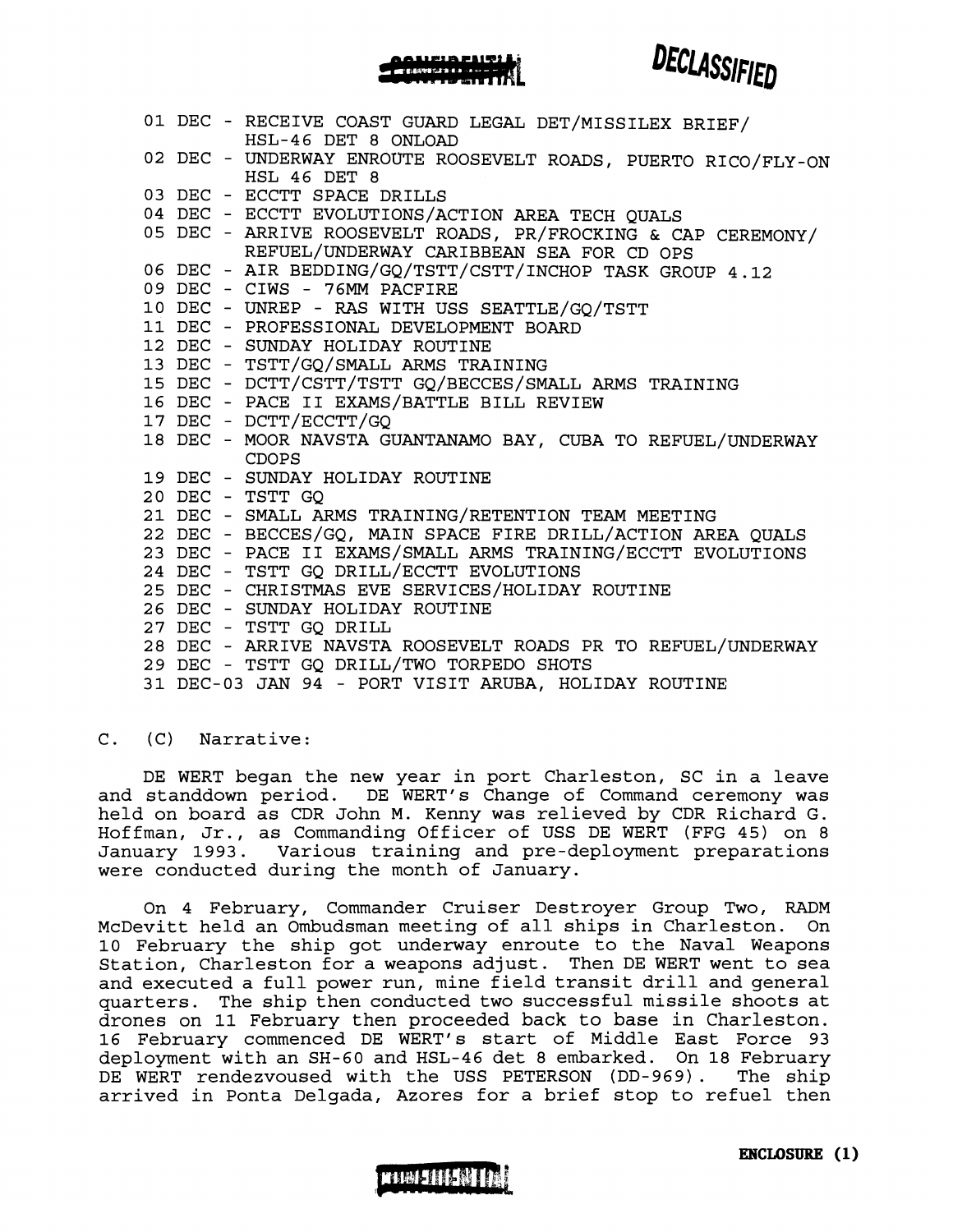

### **DECLASSIFIED**

proceeded to Rota, Spain arriving 28 February for more fuel and began its transit through the Straits of Gibraltar.

The morning of 1 March, DE WERT UNREPED with the USS SYLVANIA (AFS-2) then arrived at Almeria, Spain for a 3 day liberty stop. Underway on the 5th of March, DE WERT began its transit of the Med with the USS PETERSON arriving at the Suez Canal on the 11th of March. On 09 March the ship refueled with the USS KALAMAZOO (AOR-6) . Anchored 11 March at Port Said, Egypt. 12 March saw the DE WERT transit the Suez Canal. DE WERT was in the Red Sea the morning of the 12th and came under the command of COMUSNAVCENT. A VERTREP with the USNS KANAWAH on the 13th of March had DE WERT ready to transit the Red Sea on its way to the Persian Gulf. A Class "B" fire broke out in #3 SSDG in the early morning hours on 17 March. Quick response and action by the roving watch and CCS watch put the<br>fire out quickly with minimum damage to equipment, more quickly with minimum damage to equipment, more importantly, no sailors were hurt. DE WERT made a brief stop for fuel on 18 MARCH in Salalah, Oman. On the 21st of March, DE WERT was on station and turned over duties with the USS S. B. ROBERTS (FFG-58). From 22-24 March DE WERT was in Jebel Ali, UAE for upkeep. 24 March saw DE WERT enroute North Arabian Gulf. 25-26 March North Arabian Gulf Operations. On 28 March DE WERT arrived in the Gulf of Oman and anchored at Wudan, Oman and commenced Exercise Ahmed Bin Majid with the Omani Navy. Upon completion of the exercise on 31 March, DE WERT headed for Jebel Ali, UAE for its first IMAV in the Middle East.

1 April DE WERT arrived at Jebel Ali, UAE for a 10 day mini IMAV with the USS CAPE COD (AD-43). 02 April saw the DE WERT perform an INREP with the USNS SPICA. On the 7th of April the ship had a stores on load. On the 10th of April, DE WERT headed to Ras A1 Khaimah for its first diplomatic port visit in the UAE. DE WERT arrived on the 11th at Ras A1 Khaimah, UAE. On the 12th of April the ship hosted a reception for the Sheik of the Emirate. On the 13th of April the ship hosted a reception for all business people and civic members of the Emirate and the Sheik. Underway on the 15th, DE WERT was enroute to the North Arabian Gulf for operations until the 23 of that month. 24 April saw DE WERT enroute Umm Al 24 April saw DE WERT enroute Umm Al Qaiwain. DE WERT arrived 25 April at Umm A1 Qaiwain for its second diplomatic port visit, and hosted a luncheon with the Sheik of that Emirate the same day. DE WERT was underway on the 29th of April and made the transit through the Straits of Hormuz after embarking Commander, Destroyer Squadron 31 (CDS-31). DE WERT rendezvoused with the USS BIRMINGHAM (SSN-695) .

DE WERT arrived at Karachi, Pakistan for an operations brief on 2 May then got underway for Operation Inspired Siren with the Pakistani Navy, doing evolutions such as formation steam, leapfrog, ASW freeplay serial and a photo exercise. Upon completion of operations and disembarking CDS-31, DE WERT enjoyed a 3 day port visit in Karachi from 5-7 May. The ship held a reception on board for business and civic leaders of Karachi on 5 May. On May 8, DE WERT was underway enroute to Bahrain, transiting the Straits of Hormuz on the 9th. 10-16 May saw DE WERT in Bahrain for a mini-

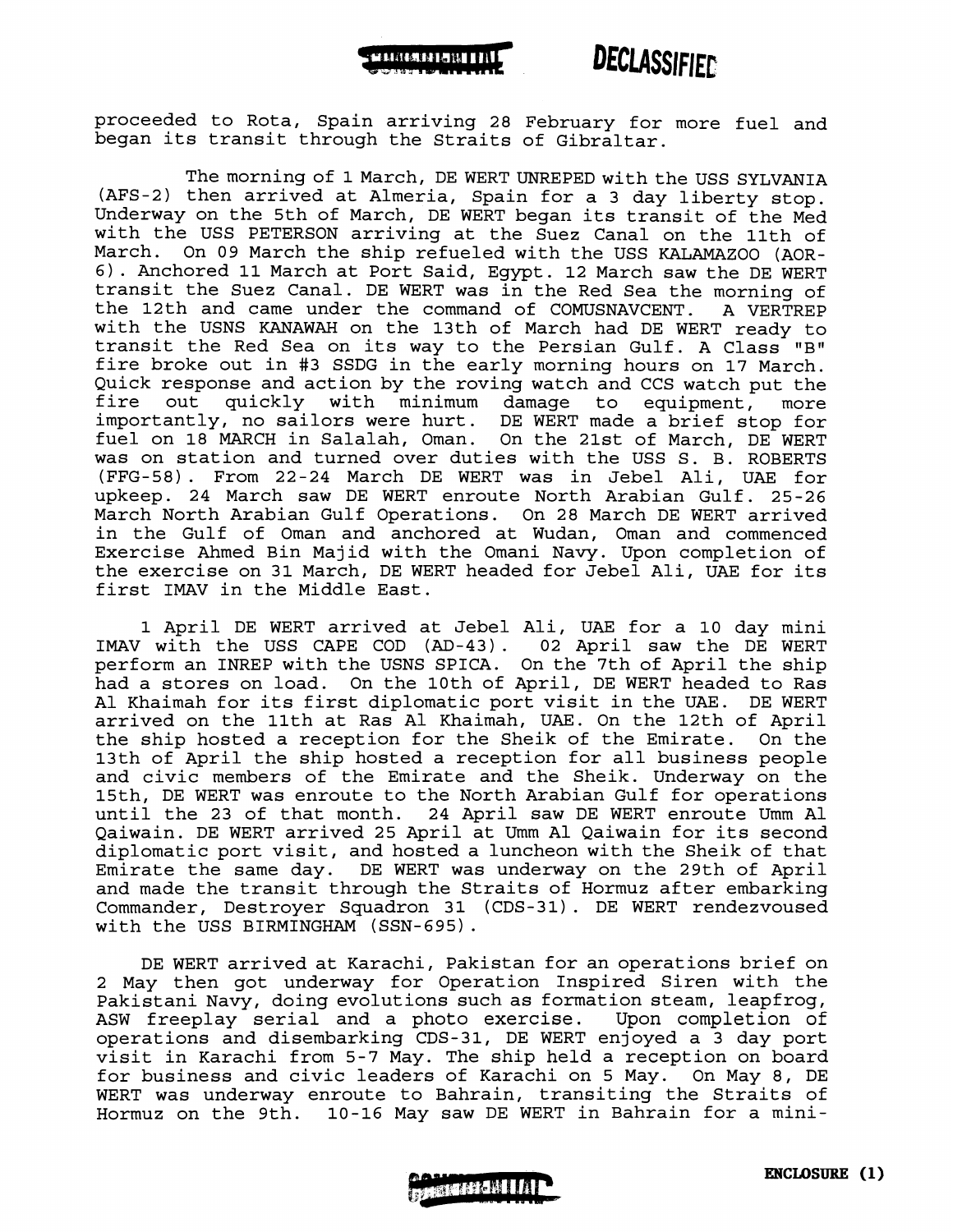



**IMAV.** 15 May DE WERT held an awards ceremony. On 17 May DE WERT headed for Muscat, Oman for a three day visit and to participate in Operation Saqr A1 Bahr with the Omani Navy. From 19-21 May the ship had a port visit in Muscat, Oman. On 20 May the DE WERT embarked Commander, Destroyer Squadron 31. Upon completion of the exercise from 22-24 May, DE WERT UNREPed with the USS SHASTA (AE-33) on 24 May. DE WERT then headed for a port visit in Dubai, UAE from 26 May to 10 Jun.

On 10 June, LCDR Louis Gatski relieved LCDR David McDonald as Executive Officer. DE WERT then got underway enroute to Jubail, Saudi Arabia on 10 June to participate in Exercise Nautical Swimmer with the Saudi Arabian Navy. Again, DE WERT was the flagship for Commander, Destroyer Squadron 31 which embarked on 12 June while the ship was in Jubail, Saudi Arabia. On 14 June the ship commenced Exercise Saqr A1 Bahr. The exercise ended on 16 June and DE WERT headed to Bahrain for the last time. On 17 June DE WERT refueled at sea with the USNS W. S. DIEHL and did a frocking ceremony from the March exam. From 18-22 June DE WERT was in Bahrain for an upkeep period. 18 June saw DE WERT conduct an awards ceremony with the awards presented by Commander, Destroyer Squadron 31. DE WERT also provided COMUSNAVCENT with an awards package for the Middle East Deployment on that day. On 23 June, Vice Admiral Katz, COMUSNAVCENT, addressed the crew and expressed his admiration and thanks for a job extremely well done. After the ceremony, DE WERT<br>qot underway enroute to Muscat, Oman for turnover. The ship got underway enroute to Muscat, Oman for turnover. transited the Straits of Hormuz for the last time on the 26th of June and arrived in Muscat on the 27th of June until the 30th of June for a port visit. A final ship's party was held at the Gulf Hotel in Muscat on the 29th of June.

On 1 July, DE WERT got underway and anchored off the coast of Muscat, Oman and did a turnover with the USS GALLERY (FFG-26). After the turnover, DE WERT was underway enroute to the Red Sea to RDW with the USS PETERSON. 05 July the ship transited the Straits of Bab A1 Mandeb. On 8 July, DE WERT RDVUD with the PETERSON and conducted a RAS and UNREP with the USNS BIG HORN. DE WERT was anchored in Port Suez, Inner Harbor awaiting transit of the Suez<br>Canal. On 10 July, DE WERT and PETERSON transited the Suez Canal On 10 July, DE WERT and PETERSON transited the Suez Canal enroute to Rhodes, Greece for a 3 day liberty port. DE WERT<br>arrived on the 12th of July and was underway on the 16th. The ship arrived on the 12th of July and was underway on the 16th. then transited the Med and conducted a full power run after a RAS and UNREP with the USS SEATTLE (AOE-3). DE WERT arrived in Palma De Mallorca on the 20th for its final port visit in company with USS PETERSON. Four Midshipmen arrived for their summer training on the 21st. DE WERT got underway on the 24th and headed to Rota, Spain for a refueling stop on the 25th. After refueling DE WERT commenced its transit across the Atlantic enroute to Bermuda from the 25th of July to the 3rd of August.

The ship refueled at sea with the USNS JOHN LENTHAL on the 3rd of August and anchored off the coast of Bermuda on the 4th. Once the ship received its dependent Tigers on board, DE WERT was underway enroute to its home port of Charleston, SC. DE WERT

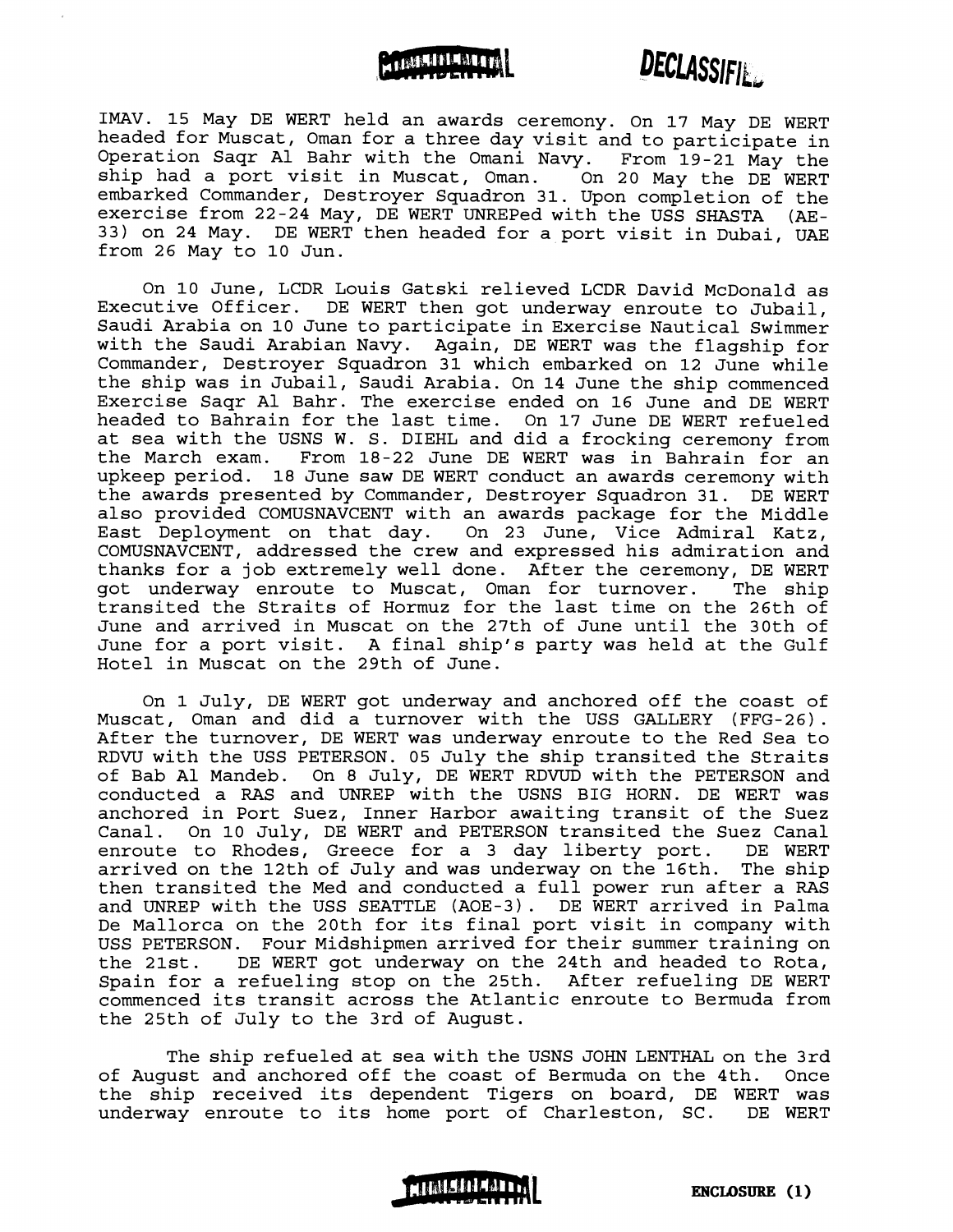

**UNIELARE QUITEILENTE** 

**DECLASSIFIED** 

September saw various inspections and exams for DE WERT. On 8 September DE WERT had a Cosmic NATO Secret Inspection. A SLAMEX Sharp-43 as well as an IMAV Conference were conducted on 17 September. On 14 September the ship administered the E-4, E-5 and E-6 Navy Wide Exams as well as the command PRT. 21 September the ship had divers to clean the screw, and on 22 September the ship held a ship wide zone inspection. On the 23rd the ship held TSTT training, and on the 24th the ship held NIXIE training. The 28th of the month saw the DE WERT hold QA training and a material selfassessment. On 29 September the ship did a ship wide electrical safety lecture.

1 October DE WERT prepared itself with hurricane readiness training. An INMARSAT brief was conducted on 06 October, and on 07 October the ship had its Medical Readiness Inspection. 11 October had the Command Career Counselor at a workshop. Sailor of the Quarter Board was held on 14 October. On 15 October the CNO of the Omani Navy visited and toured the ship. I-Division was held on 18 October. On 17 October SIMA Charleston started an IMAV which would last until 17 September. On 20 October, DE WERT was underway for post IMAV sea trials training while conducting drills which included GQ1s, BECCES, CIWS and 76MM gun PACFIRE, AAW GUNNEX, and an R & A Drill. DE WERT returned to Charleston on the 22nd. On the 26th of October the ship had an inclining experiment done.

On 1 November, ETG was inbriefed and DE WERT was underway in the Jacksonville OPAREA. Drills conducted included: BECCES, GQ - Main Space Fire drills, and Tail Ops. Charleston on the 4th of November. I-Division was held on 09 November. On 17 November the ship held a meeting concerning its home port shift to Mayport, FL. On 22 November, DE WERT was underway enroute to the Weapons Station in Charleston for a weapons load adjust and returned to the Naval Station the same day. 23<br>November had the ship doing a battle order review. Thanksgiving November had the ship doing a battle order review. was observed on the 25th and a fast cruise was conducted on the 30th.

HSL-46 Det 8 on loaded supplies and personnel on 01 December and the Coast Guard LEDET FIVE ECHO arrived. On 2 December, DE WERT was underway enroute to Roosevelt Roads for CD OPS and received the remaining HSL 46 Det 8 personnel and an SH-60 helo. DE WERT arrived at Roosevelt Roads, Puerto Rico on the 5th of December to refuel and conducted a frocking and CAP ceremony the same day. On 06 December DE WERT inchopped into Task Group 4.1. On 10 December the ship participated in an UNREP with the USS SEATTLE (AOE-3). On the 16th the ship did a battle bill review. DE WERT arrived at Guantanamo Bay, Cuba on 18 December to refuel and was underway that same day. DE WERT patrolled the Caribbean from the 23rd to the 26th. DE WERT celebrated Christmas Eve and Christmas<br>Day with songs, crew entertainment and a great dinner. On 25 Day with songs, crew entertainment and a great dinner.